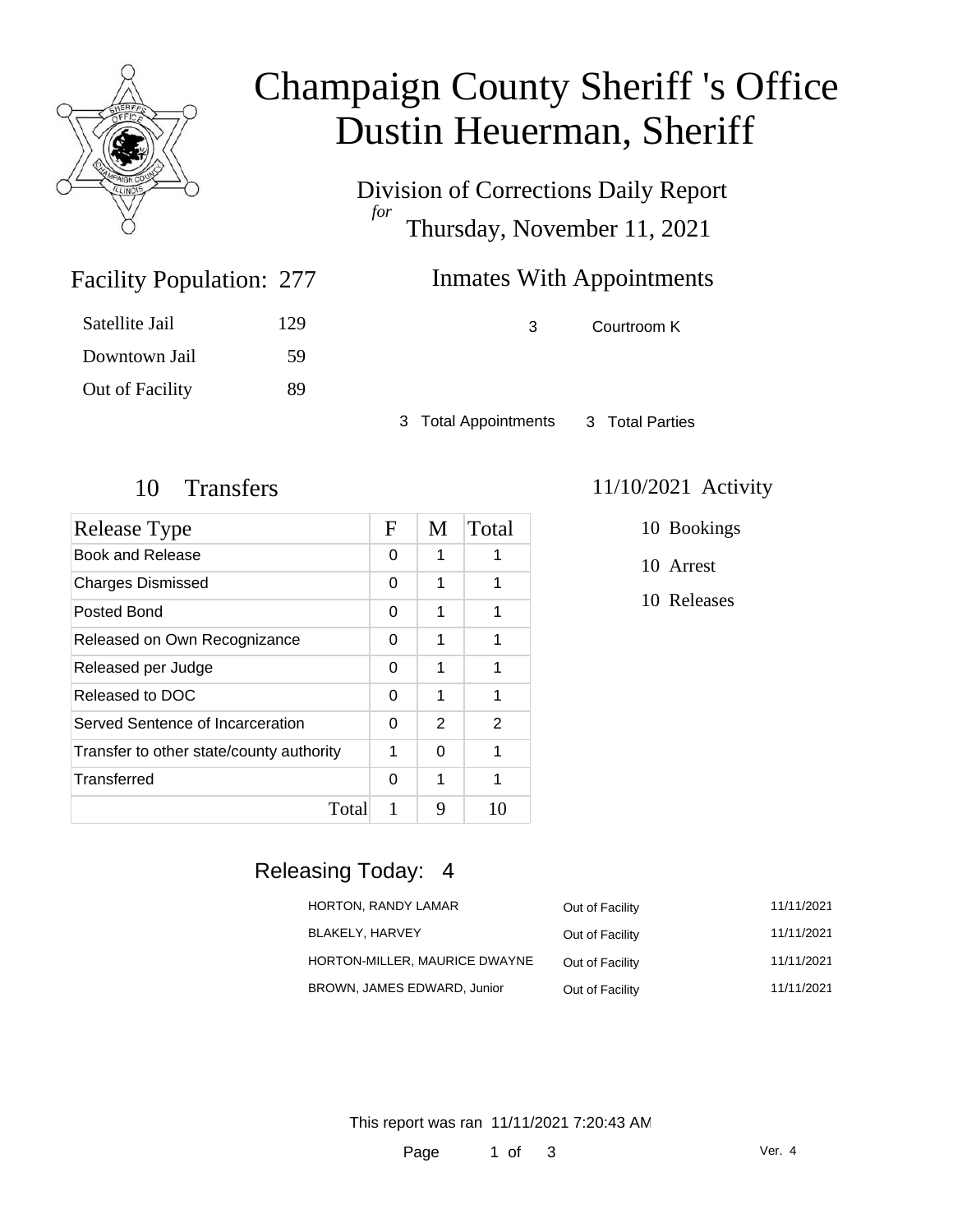

# Champaign County Sheriff 's Office Dustin Heuerman, Sheriff

Division of Corrections Daily Report *for* Thursday, November 11, 2021

#### Custody Status Count

- Electronic Home Dentention 19
	- Felony Arraignment 9
		- Felony Other 6
	- Felony Pre-Sentence 6
		- Felony Pre-Trial 192
	- Felony Pre-Trial DUI 4
	- Felony Sentenced CCSO 4
	- Felony Sentenced IDOC 17
		- Hold Other 1
		- Hold Sentenced IDOC 2
	- Misdemeanor Arraignment 1
		- Misdemeanor Other 1
		- Misdemeanor Pre-Trial 3
			- Petition to Revoke 2
			- Remanded to DHS 10
				- Total 277

This report was ran 11/11/2021 7:20:43 AM